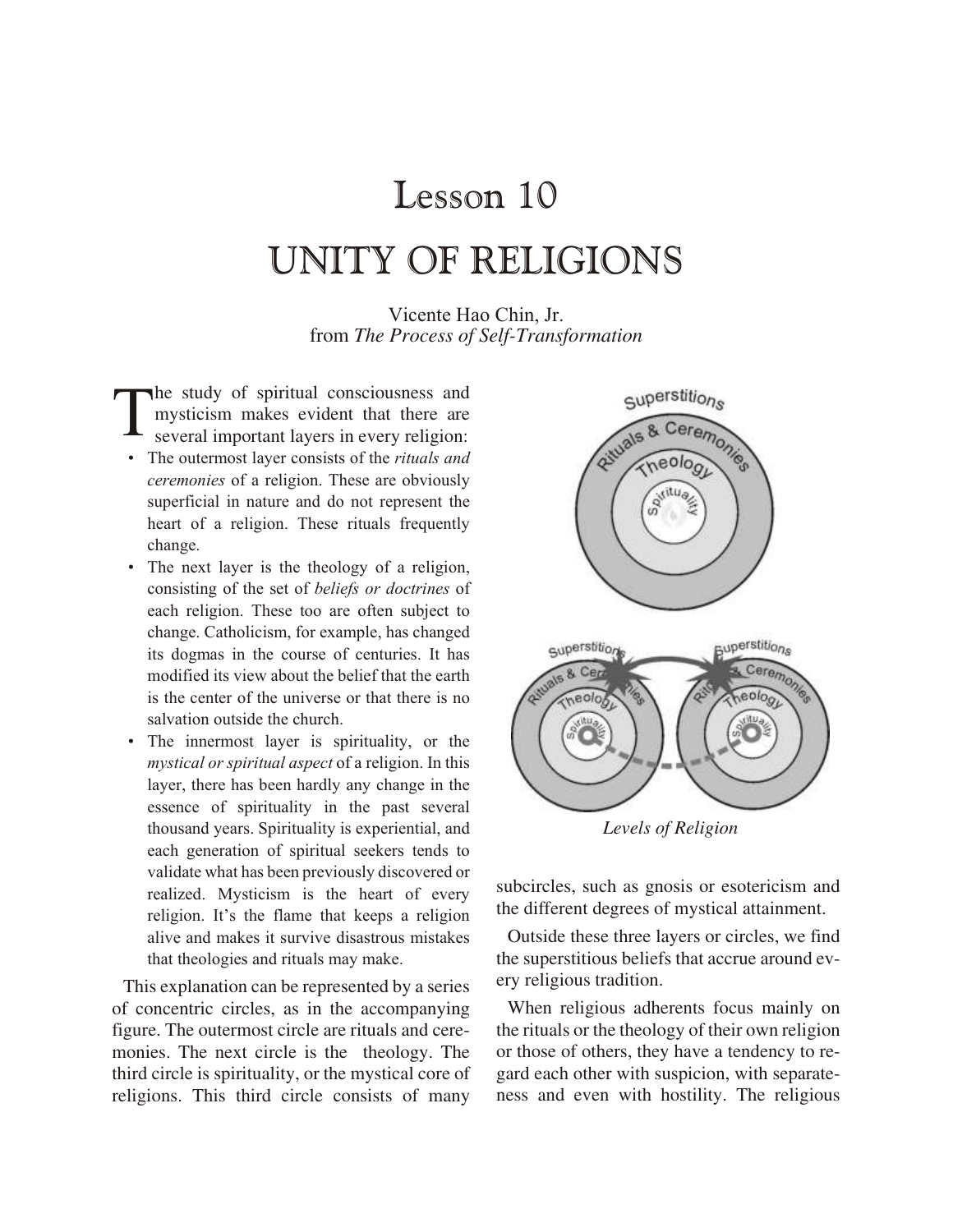violence that we see in the world is the result of living the religious life on those two outer levels. In Ireland, we see the strange phenomenon of Catholics and Protestants, both Christians, bombing and killing each other. In the Islamic world, we see Shi'ites and Sunnis killing each other. How people of the same religion can be so divided that they turn and kill each other is indeed an astonishing phenomenon. What seems equally astonishing is that many people take this for granted as if it is nothing to feel strange about. A visitor from outer space studying humanity will surely find the human species a curious one.

*When religious adherents focus*<br>*M* mainly on the rituals or the<br>theology of their own religion *mainly on the rit u als or the the ol ogy of their own re li gion or those of oth ers, they have a ten dency to re gard each other with sus pi cion, with sep a rate ness and even with hos til ity. The re li gious vi o lence that we see in the world is the result of liv ing the re li gious life on those two outer levels.* 

But among the mystics of the great religious traditions, we don't find such enmity, suspicion, separatism and hostility. The Vedantists, the yogis, the Sufis, the contemplative Buddhists, the Christian mystics, the Jewish Kabbalists — they see more things that unite them than things that separate them.

Thomas Merton, the well-known Trappist monk who has written best-selling books on the spiritual life, was one of those who delved into the essence of the spirituality of various religions and compared them. In a book entitled *Zen and the Birds of Appetite*, he asked the question whether a Catholic can practice Zen and remain

a Catholic. He answered with a definite yes. Zen, to him, is an experience and not a dogma. It is not different from the spiritual experience of a Catholic or a Protestant.<sup>1</sup>

A Catholic nun from Canada, Sister Elaine MacInnes, wrote a book entitled Teaching Zen to Christians.<sup>2</sup> She considers herself a disciple of the Zen *roshi* Yamada Koun while remaining a Catholic nun. She established the first Zen center in the Philippines and taught numerous nuns, priests and laypeople the practice of Zen meditation. How can a Catholic  $n$ un – a disciple of Christ – be at the same time be a disciple of a Zen Buddhist *roshi*? This is possible only if we see the essence of Zen spirituality as being no different from Christian spirituality.

Hazrat Inayat Khan, the Sufi teacher who popularized Islamic mysticism to the West, stresses the essential unity of the spiritual experience among the different traditions. He in fact declared, "No one can be a mystic and call himself a Christian mystic, a Jewish mystic or a Mohammedan mystic. For what is mysticism? Mysticism is something which erases from one's mind all idea of separateness, and if a person claims to be this mystic or that mystic he is not a mystic; he is only playing with a name."<sup>3</sup>

Mahatma Gandhi, when asked what his religion was, said that he was a Hindu, a Muslim, a Jew, a Christian and a Buddhist.

Abraham Maslow, in his book *Religions*, *Values, and Peak-Experiences,* wrote:

To the extent that all mystical or peak-experiences are the same in their essence and have always been the same, all religions are the same in their essence and always have been the same. They should, therefore, come to agree in principle on teaching that which is common to all of them, i.e., whatever it is that peak-experiences teach in common (whatever is *different* about these illuminations can fairly be taken to be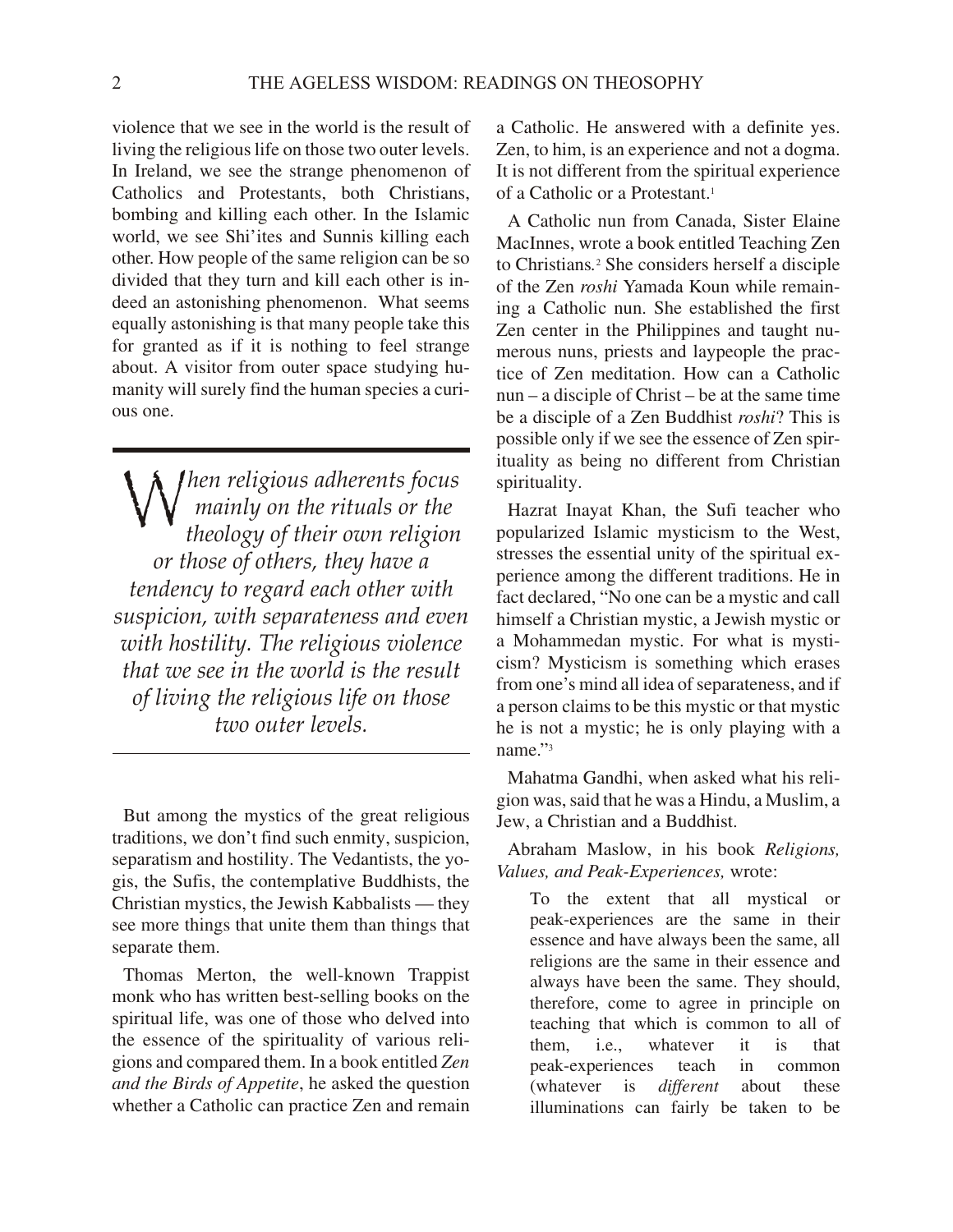## THE WISDOM RELIGION

By H. P. Blavatsky

The WISDOM-RELIGION was ever one, and being the last word of possible human knowledge, was, therefore, carefully preserved. It preceded by long ages the Alexandrian Theosophists, reached the modern, and will survive every other religion and philosophy.

ENQUIRER. Where and by whom was it so preserved?

THEOSOPHIST. Among Initiates of every country; among profound seekers after truth — their disciples; and in those parts of the world where such topics have always been most valued and pursued: in India, Central Asia, and Persia.

ENQUIRER. Can you give me some proofs of its esotericism?

THEOSOPHIST. The best proof you can have of the fact is that every ancient religious, or rather philosophical, cult consisted of an esoteric or secret teaching, and an exoteric (outward public) worship. Furthermore, it is a well-known fact that the MYSTERIES of the ancients comprised with every nation the "greater" (secret) and "Lesser" (public) MYSTERIES — e.g. in the celebrated solemnities called the Eleusinia, in Greece. From the Hierophants of Samothrace, Egypt, and the initiated Brahmins of the India of old, down to the later Hebrew Rabbis, all preserved, for fear of profanation, their real bona fide beliefs secret The Jewish Rabbis called their secular religious series the *Mercavah* (the exterior body), "the vehicle," or, the covering which contains the hidden soul.  $-i.e.$  their highest secret knowledge. Not one of the ancient nations ever imparted through its priests its real philosophical secrets to the masses, but allotted to the latter only the

husks. Northern Buddhism has its "greater" and its "lesser" vehicle, known as the Mahayana, the esoteric, and the Hinayana, the exoteric, Schools. Nor can you blame them for such secrecy; for surely you would not think of feeding your flock of sheep on learned dissertations on botany instead of on grass? Pythagoras called his Gnosis "the knowledge of things that are," or e gnosis ton onton, and preserved that knowledge for his pledged disciples only: for those who could digest such mental food and feel satisfied; and he pledged them to silence and secrecy. Occult alphabets and secret ciphers are the development of the old Egyptian *hieratic* writings, the secret of which was, in the days of old, in the possession only of the Hierogrammatists, or initiated Egyptian priests. Ammonius Saccas, as his biographers tell us, bound his pupils by oath not to divulge his higher doctrines except to those who had already been instructed in preliminary knowledge, and who were also bound by a pledge. Finally, do we not find the same even in early Christianity, among the Gnostics, and even in the teachings of Christ? Did he not speak to the multitudes in parables which had a two-fold meaning, and explain his reasons only to his disciples? "To you," he says, "it is given to know the mysteries of the kingdom of heaven; but unto them that are without, all these things are done in parables" (Mark iv. 11). "The Essenes of Judea and Carmel made similar distinctions, dividing their adherents into neophytes, brethren, and the *perfect*, or those initiated" (Eclec. Phil.). Examples might be brought from every country to this effect.

H. P. Blavatsky, The Key to Theosophy. Theosophical Publishing House, Adyar, Chennai, India.